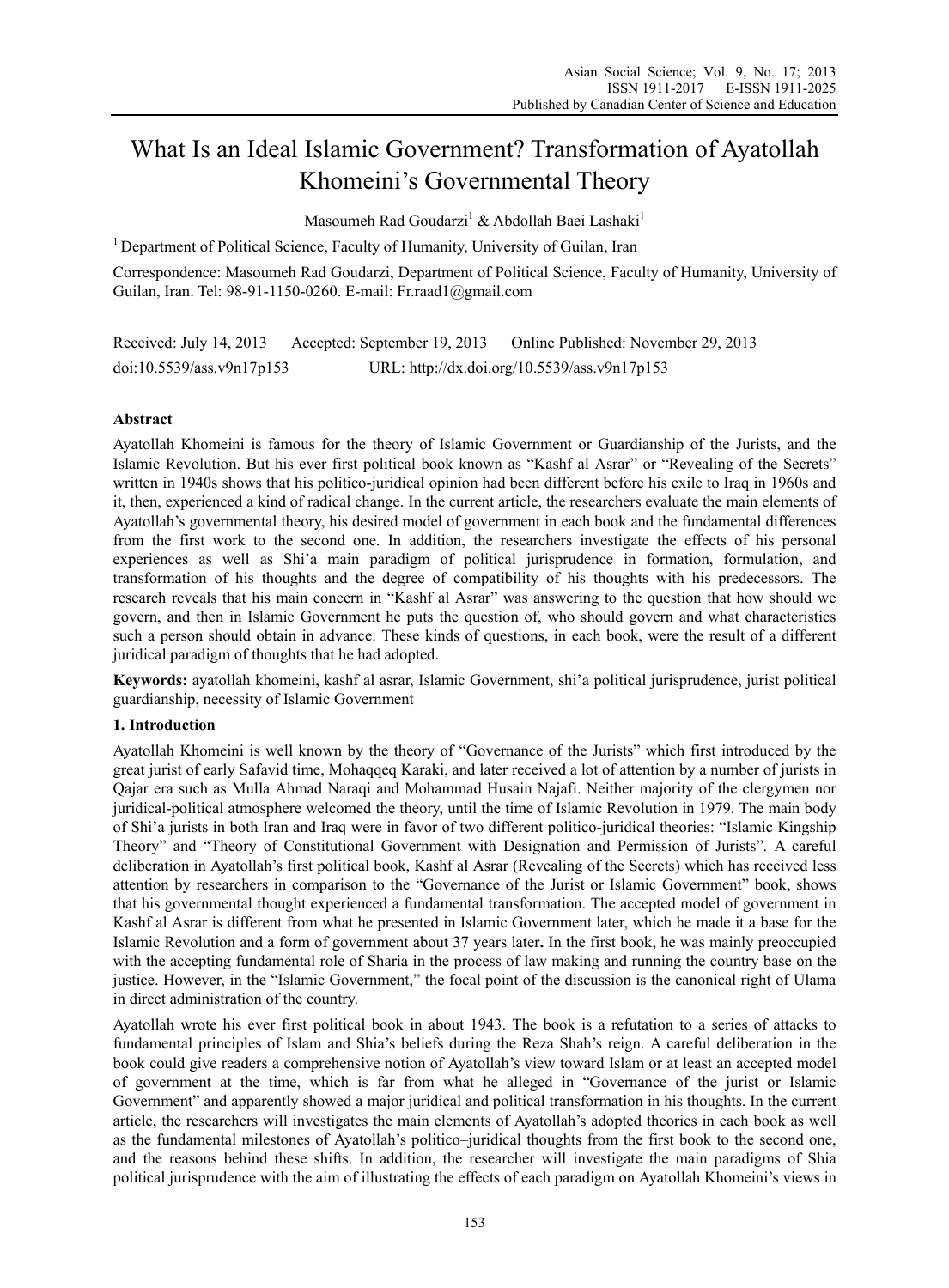different stages. The aim is highlighting the degree of compatibility and difference of his thoughts with his predecessors in every stage. It leaded the researcher to find out what innovations he has made in each paradigm.

# **2. Ayatollah's Desired Model of Government in Kashf Al Asrar**

The aim of writing Kashf Al Asrar as mentioned before, was to response to a series of attacks to Islamic and Shia's beliefs and values during the Reza shah's reign. Some secular personalities published a series of articles against Islamic beliefs. The articles distributed widely and their effects among youth made concerns among the Ulama. Reza Shah's kingship, is known as the period of sever enmity and hostility against the Islamic culture and clergies in Iran, confining the political and social power of clergies. After stabilizing his power, Reza Shah's goal was "removing the influence of religion on politics and above all undermining the influence of religious clergies" (Martin, 2003, p. 13). Algar believes that what has been named "positive reform" in public and in western researchers' attitudes is considered by most Iranians as a hostile attack to their culture and traditions (Algar, 1991, Vol. 7, p. 739).

The book includes several sections that in each section Ayatollah responses to specific accusations. On the section of Government and Guardianship, he mostly deals with the issue of government in Islam and position of clergies in the Islamic society and their relations with the government. He states that the fundamental principle of government in Islam is the fact that nobody has the right to govern others but God, and also legislation is only the right of God and it is considered to be the explicit intellectual reason (Khomeini, p. 184). Like other Shia jurists, Ayatollah Khomeini believes that the absolute power and sovereignty belongs to Almighty God and He is the owner of government and leadership. According to him, only God has the intrinsic guardianship for everything and everybody; therefore someone else has not appointed this sovereignty and guardianship to God. Therefore, the origin and the source of authority in Islam is God-the creator of the world. In Kashf al Asrar, he argues that:

The only government that one should consider as legitimate and accept it full-hearted is the government of God; He all whose affairs are legitimate and right and all creatures of the world belongs to him. Repossessing anything is repossessing His own property and holding of anything from anybody is holding of His own thing. Nobody is able to deny this fact (Khomeini, n. d., p. 222).

According to him, in the case that God, as the absolute ruler of the world, appointed his governance to a person, it is required for people to obey him and it is not permitted for humankind to accept decrees of others except God (Khomeini, n. d., p. 181-182). The base of this notion is that he regards all governments in the history of Islam, except Government of the Holy Prophet and Shia first Imam, Ali ibn Abitalib, as illegitimate and unjust. (Khomeini, n. d., p. 225). Nonetheless, at the same time he mentions that in the absent of an ideal government, having a government even tyranny and oppressor is better than none at all (Khomeini, p. 181 & 227). That is why he justifies the co-operation of Shia imams and jurists with the caliphs in early Islam and later in Omayyad and Abbasid eras. He also explains the reasons behind the support of some high rank Shia jurists from Safavid and Qajar tyrant Shia monarchs in the wellbeing of people, preservation of territorial integrities, boundaries, and security of Islamic country and interests of Muslim and Shiites communities:

They (*jurists*) have not opposed existing unsatisfactory arrangements and have not wished to undermine the government. Until now, if the ulama have opposed a particular sultan, their dissatisfactions have been with the person because they found that his existence was contrary to the interests of the country. Until now, this group has not opposed the fundamental principle of the sultanate. On the contrary, many of the great ulama cooperated with the government in the administration of the country. For example *Khaje Nasir al Din*, *Allame Hilli*, Second *Muhaqqiq*, *Sheikh Bahai*, *Muhaqqiq Damad* and *Majlesi* and so forth, and however much the state or sultan acted badly towards them or brought pressure upon them, they did not opposed them (Khomeini, n. d., p. 186-187).

Therefore, we should consider the reality that Islamic communities have not had any chance to enjoy from a canonically legitimate government during the Islam history. Ayatollah Khomeini states that the ideal form of government could be a government formed based on the rule of God (Sharia). Moreover, we should consider justice and needs of people and expediencies of the country (Khomeini, n. d., p. 186). Therefore, it is obvious that he was mainly concerned with accepting the fundamental role of Sharia in the process of law making and administration of the country not direct administrating of the country by Ulama. At that time, for Ayatollah Khomeini, legislation in an Islamic system meant planning and adjusting regulations of political life in the accepted structure and basis of Sharia. This character distinguishes Ayatollah's ideal Islamic system from legislation in other kinds of political systems especially western kinds, which at the time was adopted model of law making in Iran: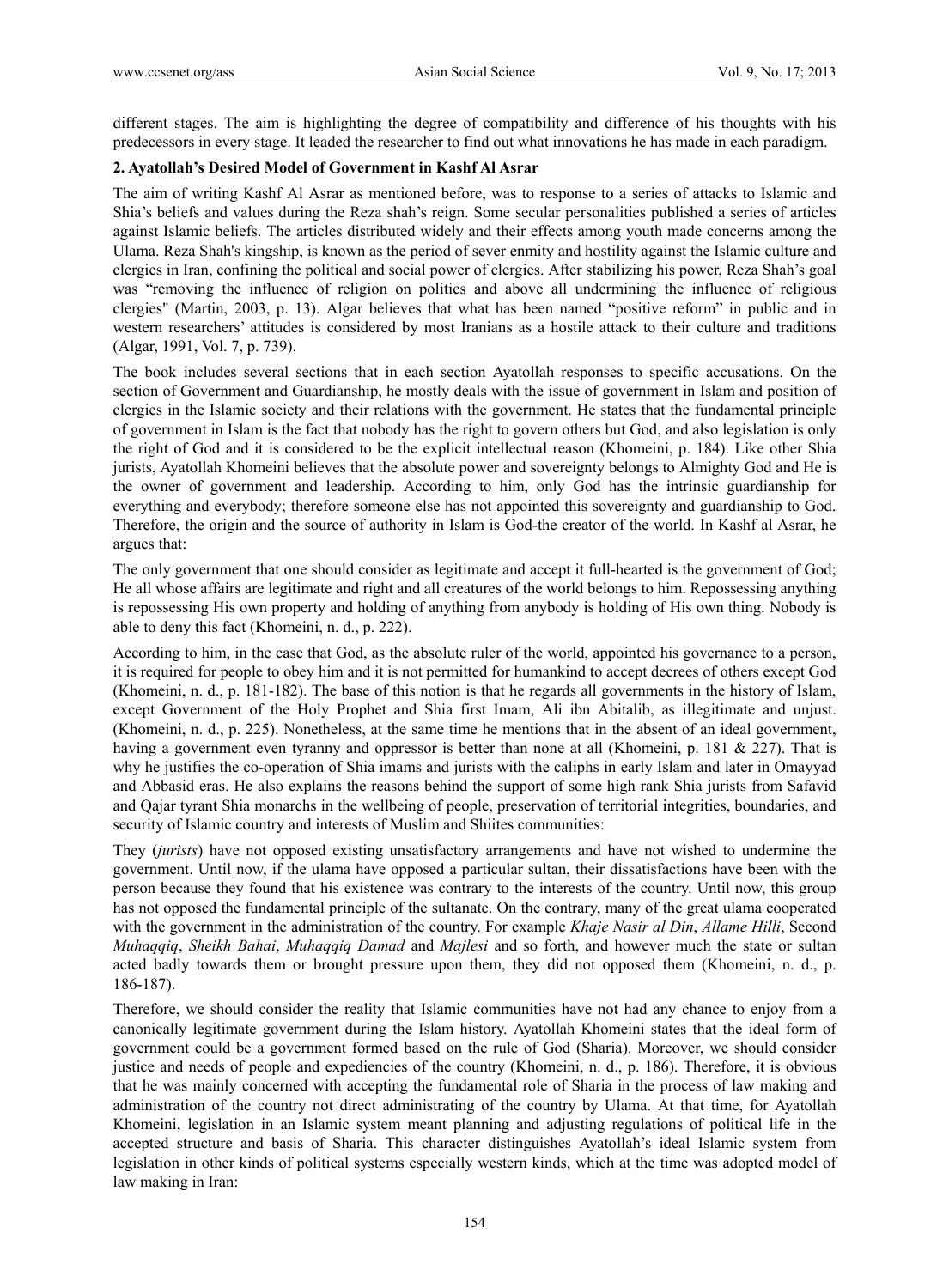In the case that the just divine government is to be formed, the parliament should be formed of the jurists or be supervised by jurists and also the divine rules should be introduced and the way of implementing them should be discussed and government should be the executing means of these rules…God is absolute law maker that is aware of all creatures' benefits and also is kind to them all. Therefore, forming the parliament is in order to adjusting the generalities of the divine rules with the needs and benefits of the country (Khomeini, n. d., p. 191).

Therefore he emphasizes that parliament should be in the hand of jurists or under close supervisory of jurists, and kings should recognize right of Ulama in electing them as well as monitoring and accounting their functions and their administrative organization. Even at the time, he emphasizes over right of Ulama in governing the Islamic country (Khomeini, n. d., p. 185), but does not alleges that jurists should run the country directly. Take note of this:

When we say that government and guardianship at the time of occultation belongs to jurists, this does not mean that jurists should be the king, the minister, the military force, and dustman. In fact this means that as a parliament is established by the people of a given country and this parliament establish a government and change a monarchy and choose someone as ruler, and on the other hand as a parliament is established by some inappropriate people that impose some western laws to the society that none of its characteristics is in conformity with the western countries; it will not disturb the world affairs and the country's system if that parliament be formed and be composed of the Islamic devout jurists that are aware of the divine rules and are just and free from general temptations; that are not dependent to the mundane affairs and have no intention but the interests of people and execution of the divine rules. These jurists will chose a leader that will not violate the divine rules and avoid oppression and will not invade the personal properties and lives of people. Does it have any harm for the country? (Khomeini, n. d., p. 185).

In other occasion in the same book, he suggests establishment of a council of jurists for electing or changing the king:

The council will be consist of exalted and just jurists, who with all fairness and co-operation and piety and without motives of personal interest and appetite will deliberate on the election of a king for the benefit of the country and the people. Then will choose a just king who will respect the law of the land, which are based on the divine law. We do not say and we have not said that the Shah should be *Mufti* or that he be military strong, but that he must not transgress *Islamic Rules* which is the customary law of the country (Khomeini, n. d., p. 233).

At the same time, he acknowledges that in the entire history of Islam, never there have been ground in Islamic communities to form such a government and Ulama by considering this reality directed their policy regarding governors.

In the history of Shia political thought, Shia Jurists have adopted two different approaches concerning the issue of government. The first group of Islamic scholars insists on the necessity of existence of political order on Shia's political and social life in the occultation era of infallible Imam. They looks for political systems, even inherently in-complete ones that are legitimate and could be a replacement for the government of infallible Imam in the time of his occultation, accepting his responsibilities and functions in governing the Islamic society. They have tried to find different answers to this fundamental question that if governing of the Islamic society is right for the infallible Imam, are Muslims required to plan for establishing any political system in the time of his occultation. If the answer is affirmative, is there any specific kind of governmental system emphasized by the holy Sharia for this era? In addition, the last, but not the least, has the holy Sharia appointed any special groups or individuals to take the power and establish the political system. The answers to the above-mentioned questions have made two different theories: "Islamic Kingship Theory" and "Governance of the Jurists Theory" that Ayatollah Khomeini formed his Islamic Government theory base on the latest one, which will be discussed on coming pages.

The theory of the Islamic kingship is based on two principles of religious guardianship and monarchy. The first principle states that jurists has been appointed to guardianship by Sharia to the area of *Hasbiyya's* affairs including religious verdict (fatwa), judgment, preaching religious rules, supervising unsupervised people, administration of religious punishments and collecting religious taxes. Supervising and administrating these affairs are exclusive rights of clergymen. According to Kadivar, the guardianship in this sense is one of the long-lasting aspects of Shia jurisprudence and it is traceable in the very early juristic books of Shia. Governance of the jurists in the sense of supervising the *Hasbiyya's* affairs is considered as necessities of Shia jurisprudence (Kadivar, 2001, p. 59). The second principle of this theory is emphasis on recognizing officially the authority of powerful king as official and legitimate ruler of the Islamic country who is authorized to govern officially all of the customary affairs out of the realm of religious affairs. It includes social and political affairs, regulating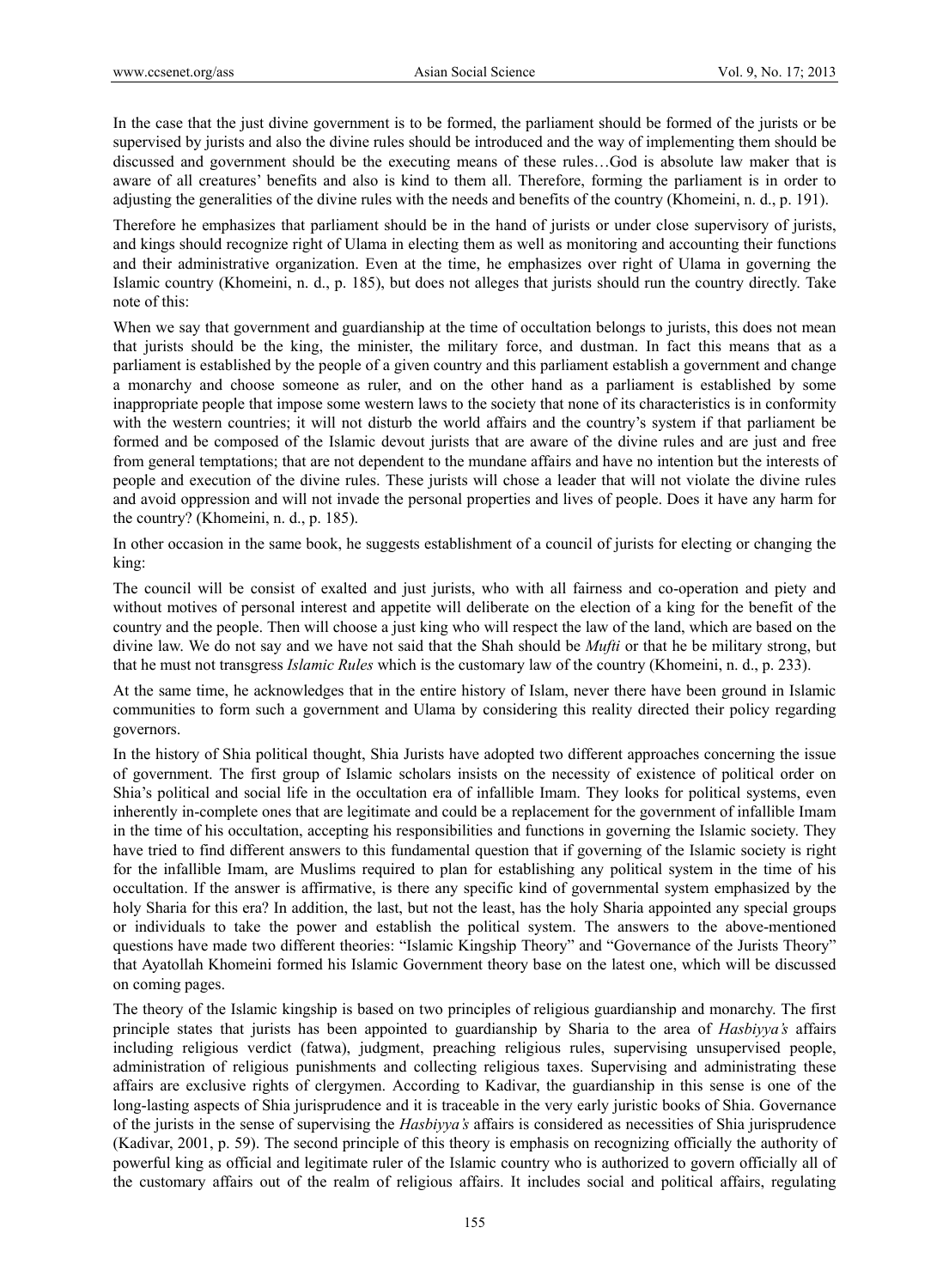domestic, policies, and foreign relationships, defending the borders of the Islamic country, establishing the order and security in the country etc.

According to this theory, kings are appointed to supervise the temporal affairs of people, removing enemies' risks from the religion and administrating of the people. Preserving and improving the religious affairs of the people through regulating, judgment, and implementation of the religious rules and punishments are the affairs appointed to the just jurists by God. Jurists and kings need each other for governing the temporal and religious affairs of people, since the development of the society is not possible without appropriate cooperation of these two groups (Kadivar, 2001, p. 71). Of course, some prerequisites have determined the kings to be recognized officially, the most important ones of which is being Shia and having sufficient power and authority in governing the Islamic country and defending Muslims against enemies, observing religious rules and recognizing the rights and guardianship of the jurists in the realm of religious affairs as well. This theory does not emphasize on the manner of seizing power; what is in the core of it, is that the kings must devout their powers to stabilize Shia school of thought. In this theory, king and jurists are two independent powers in which the independence of the jurist's realm from the realm of kingship is recognized.

The second group of Shia scholars believes that examining the jurisprudential text reveals that holy Sharia has not insisted on establishment of the government in the occultation era and has not determined special individuals and groups as the ruler of the Islamic country. From this group's point of view, investigation of jurisprudential texts does not assign any political obligation to jurists concerning political administration of the society. They consider all governors of Islamic countries in the occultation era, illegitimate and tyranny, regardless of being Shia, Sunni, or non-Muslim, since they seize the political power by military superiority and without the permission of the infallible Imam. These jurists carefully determined legal, jurisprudential, and political aspects of relationship between people and government and presented the Theory of Constitutional Government with Designation and Permission of Jurists in the last century during the Constitutional Revolution (1905-1911) in Iran. One of the famous pioneers of this stream of thought is Sheikh Murtaza Ansari (d.1864) whose juridical thoughts provided necessary principles for active presence of the Shia scholars and jurists in Tobacco Movement and Constitutional Revolution of Iran and resulted in formation of new political theories based on his juridical framework. Sheikh Mortaza Ansari officially recognizes the guardianship of the jurists in fatwa and judgment, but rejects political guardianship for jurists (Ansari, 1999, p. 153-155).According to Sheikh Ansari, involvement of jurists in the politics is different from political guardianship of the jurists and they do not have the right to govern. However, they have the right to make some comments and contributions to the political and social issues of the Islamic society and regulate the relationship between people and the governor by the power of verdict (Fatwa). The rejection of the political guardianship for jurists does not mean that jurists do not have any task concerning the political and social issues of their time or they can be silent about the relationship between people and the governor. They cannot leave the questions about the governments, their functions and manner of mutual relationship between Shia community and governments without any reply or leave them unsolved. Jurists are obliged by religion to issue appropriate verdicts and announce their opinion (Firahi, 2005, p. 212). The theory of Constitutional Government with Designation and Permission of Jurists stems from Sheikh Ansari's school of thought and emphasizes on limiting the kings' absolute authority. They officially recognized the king and the kingship system as an acceptable political system and they did not question its basis. What was their main concern was firstly recognizing of the people's self-determined rights, enjoying political and civil freedom, and secondly limiting the power and dimensions of the kings' authority. One of the other main characteristics of the constitutional government theory was its emphasis on parliament establishment. In this approach, parliament means, "the right of the society to vote based on the regulations of Sharia" (Firahi, 2005, p. 230). According to them, in an Islamic country it is required that enacted rules should be in total conformity with Sharia and Ulama are the one could confirm this conformity.

In Kashf al Asrar Ayatollah, Khomeini briefly discusses about juridical reasons that support political guardianship for the jurists and invokes to four narrations. These narrations are the ones that he used about twenty-seven years later to justify political guardianship of Shia jurists. The first is a narration from the Shi'a last Imam, Imam Mahdi: "In case of newly occurring social circumstances you should turn for guidance to those who narrate our traditions, for they are my proof to you, as I am God's proof" (Khomeini, n. d., p. 187-188). He concludes that Ulama are narrators of traditions and in the occultation era of the infallible Imam, people are obliged to refer to Ulama and obey them, because the Imam assigned them as his proofs and his successors. The second reason proposed by Ayatollah in proving the legitimacy of jurist's authority is a *Hadith* narrated from the holy Prophet by Ali ibn Abitalib:

The Commander of the Faithful relates that the Most Noble Messenger said, "O God! Have mercy on those that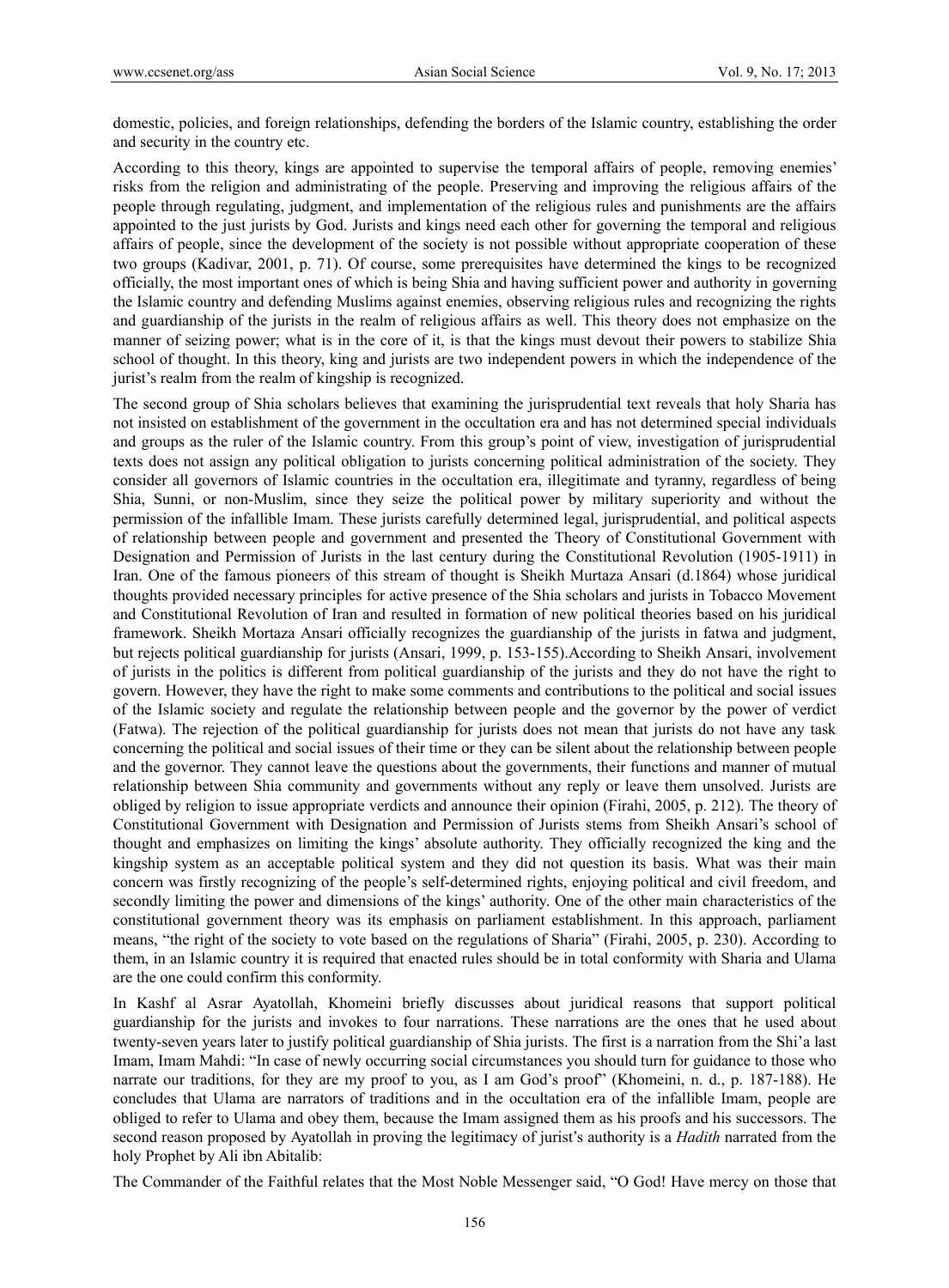succeed me." He repeated this thrice. Then he was asked, "O Messenger of God, who is those that succeed you?" He replied, "They are those that come after me, transmit my traditions and practice, and teach them to the people after me (Khomeini, n. d., p. 188).

Ayatollah, in explanation of the *Hadith,* implies that the narrators of the Holy Prophet traditions are his successors and they have same authority and guardianship that Holy Prophet enjoyed. From his interpretation of the above-mentioned narrations and two more quoted in the Kashf al Asrar, it seems that he is in favor of the jurists' general guardianship. However, due to awareness of the political and social conditions, he considers the Constitutional Government as more appropriate governmental model in special conditions of a given country like Iran (Khomeini, n. d., p. 185-188 & 233). He stipulates that according to the rules of Sharia, the most qualified jurists could issue permission of governing just to whom that do not violate divine ordinances and recognize rule of Sharia as official rule of the country (Khomeini, n. d., p. 189). At the time, Ayatollah's main concern seems to be convincing both the clergymen and people by putting law-making process in the hand of jurists. It was for him a kind of guarantee to ensure compatibility of the country laws with the Sharia and bringing the function of executive and judiciary branch more close to the justice. That is the reason he called for abolishing authority of western laws from judiciary branch, which had appeared to him as anti-Islamic.

Ayatollah's views about monarchy system culminated in that some critics state that Ayatollah's Kashf al Asrar "did not as might have been expected, consist of a firm denunciation of monarchy; Instead, it constituted a stinging attack against secularism and Reza Shah's autocratic rule" (Akhavi, 1980, p. 163). Bakhash goes further and states that Ayatollah, in his first political book, does not believe in monarchy system as intrinsically illegitimate (Bakhash, 1985, p. 23).This position is apparently contrary to the one he adopted at Governance of the Jurists, where he announces monarchy by its nature illegitimate. To understand Ayatollah's views about monarchy system, it is necessary to investigate Shia jurists' manner at this regard. The study of the relationships between the jurists and the rulers particularly in Safavid and Qajar era shows that the jurists held two different approaches in their political and juridical works regarding to political issues, specially accommodation, and co-operation with governments, which was a controversial subject among Shia Jurists since occultation of infallible Imam. In fact, a dichotomy is seen between the ideals of Shia jurists and the reality they were confronted which affected their followers' lives too. As Firahi, in the history of Islamic political thought indicates, not only for the Shia jurists but also for other Islamic sects' scholars, making balance between ideals and realities is a challenging issue, and mostly seems to be impossible. Therefore, they used to adopt a more realistic stance in the time of conflict between political realities and juridical ideals, which had more compatibility with those times' circumstances (Firahi, 2000, p. 315). Shia jurists, to tackle the problem, introduced two different discourses. The jurists of the first discourse such as Sheikh Sadouq, Sheikh Mofid and Seyyed Mortaza Alam al Hoda considered possibility of permitting provisional co-operation with unjust ruler in the time of occultation of infallible Imam in their juridical works. Because according to them, forming a legitimate and just government in occultation era is impossible and therefore this provisional cooperation is in line with Shia community discretions. By establishment of Safavid Shia dynasty in Iran, a second discourse also formed among the jurists. The new discourse was based on permission of the most qualified jurist as general deputy of infallible Imam to the ruler for running of the country (Firahi, 2000, p. 315-320). The proponents of the first discourse, in line with the dominant stream of thought in the Shia Jurisprudence, have introduced all of the rulers of Islamic countries in the occultation era as tyrant and usurper. However, in their political works in which they were more free from the juridical limitations, in discussing the political structure of the time's governments and the alternative governmental systems; they had more friendly attitudes toward the rulers. Many of them supported the time's governments, based on the political and social conditions during the domestic or foreign crises (Calder 1980, p. 90; Haeri, 1999, p. 323-367). As stated by Vanessa Martin "the accommodating position adopted by Khomeini in 1943 is one traditionally held by possibly majority of Ulama" (Martin, 1993, p. 38).

# **3. The Ideal Form of Government in "Islamic Government" Book**

After Ayatollah Burujirdi's death in March 1961, Ayatollah Khomeini along with three other prominent religious jurists emerged as new religious authorities. It coincided with the introduction of Shah's new reforms that had begun before by the name of "Lands Reformations." By opposing some local council's law, Khomeini appeared as a religious political leader. His objections were not limited to the principles of White Revolution, but it comprises the anti-Islamic performance of Shah and the government. One of the instances of these performances was the relationships between Iranian government and Israel and western governments. Ayatollah considered it as the main reason of his objections and demanded some changes in the performance of Shah and the government in order to conform to the Rules of Islam. It is noteworthy that in the years of confrontations, what is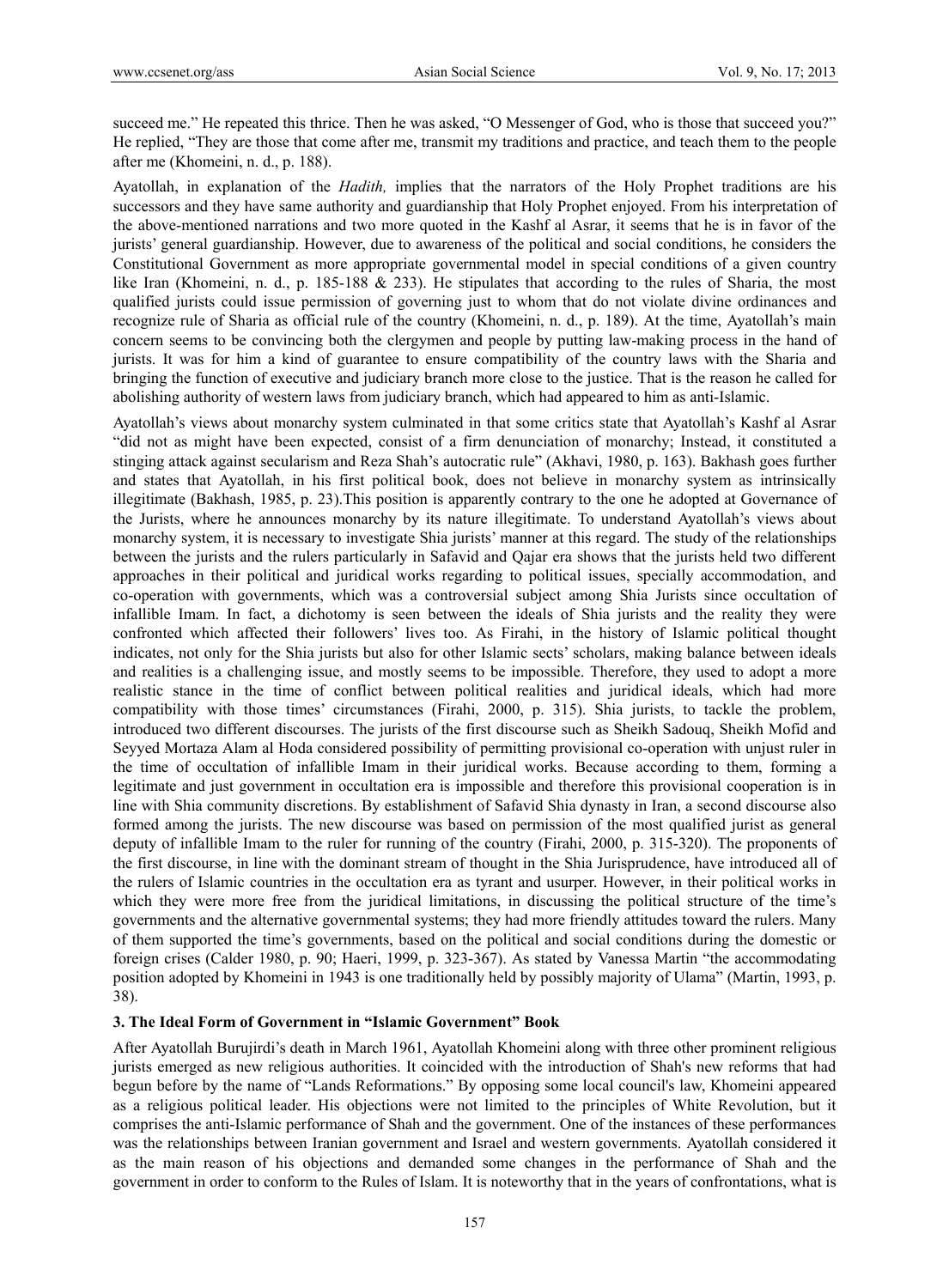demanded by Ayatollah is not establishment of Islamic Republic, but implementation of the constitutional law and fidelity of Shah and its government to this law. Enacting of the bill of extension of diplomatic immunity to USA militaries and their families in Iran, sparked a new wave of anti-governmental objections that such two other last mass objections Khomeini appeared as the leader. He considered the bill as a great humility for the country, government, and people. On November 1964, he was arrested for the second time and immediately exiled to Bursa, Turkey. On October 1965, he was permitted to move to the Shrine city of Najaf, in Iraq. According to Amir Arjomand:

what alerted the mind of Khomeini and a number of other Shiite jurists to the immense possibilities for the expansion of the Shiite hierocratic power was the opportunity to lead a crusade against foreign countries, imperialist domination and a desperate struggle for the very survival of the Shiite religious institutions against the onslaught of the modernizing Pahlavi state (Arjomand, 1988, p. 76).

After banishment of Ayatollah to Turkey and then to Iraq, another Khomeini was born that was different from the Khomeini in Qum. In 1963, he was not calling for the establishment of a Islamic state "but for the implementation of the existing constitution which provided for a monarchy, however limited in its exercise of power…then a progressive radicalization took place of Ayatollah Khomeini's position in his years of exile" (Algar, 1983, p. 61). In the late 1960s, "Khomeini began to think seriously about an Islamic government as an alternative to the Shah's" (Arjomand, 1988, p. 98). Confrontations of Ayatollah and Shah and lack of helpful and sufficient support by other clergymen, made him to come to the result that no reform in the framework of royal government in line with preservation of Islamic values and implementation of the rules of Sharia is fruitful. In the thoughts of Ayatollah, the only thing that secures and maintains implementation of Sharia and its rules is substituting the royal system with an Islamic government and appointing the power to the jurists. His personal experience of the Qajar kings, Reza Shah, and Muhammad Reza Shah leaded him to the conclusion that one of the reasons of political and economic failures of the Muslims in comparison to the western countries is existence of tyrannical system of monarchy. His exile to Najaf was a new season of his active life that culminated in the presence of his Islamic government theory on 1970, "which is a bold innovation in the history of Shia" (Arjomand, 1988, p. 98) and then conducting the Islamic Revolution.

Ayatollah Khomeini's best-known politico-juridical work "Islamic Government" is result of a series of lectures given to students of his seminary between January 21 and February 8, 1970 in Holy city of Najaf, where he spent most time of his exile. Like Kashf al Asrar, he did not mean to address his ideal juridical and political model of government in details to public. Nevertheless, as Algar points out in his introduction to English version of Islamic Government: "Its purpose is narrower and more specific and geared to the audience to whom the lectures were delivered: students of the religious sciences, who might be expected later to assume positions of influence in Muslim society" (Khomeini, 2005, p. XIX). Therefore, the book just outlets main structure of his desire model of government from a juridical perspective. Actually, it was after establishment of Islamic government and in confrontation with realities of running of the country and needs of time that he gradually developed and revised the theory of Governance of Jurists to his final form.

The Arabic term of "*Hukuma*" is the word Ayatollah used to discuss about government. The term *hukuma* is a derivation of the Arabic verb *Hokm*, includes a variety of meanings such as to have authority, to pass judgment, to rule, to dominate, to command and to govern. In its political connection it is used to mean 'government' which in its legal connotation it is used to mean judicial administration. Ayatollah Khomeini in Islamic Government book establishes his discussion on the necessity for executive power and administrative in Islam. He states that having a body of laws alone could not guarantee reform of society and happiness and salvation of individuals. According to him: "For this reason, God Almighty, in addition to revealing a body of law (i.e., the ordinances of the Sharia), has laid down a particular form of government together with executive and administrative institution" (Khomeini, 2005, p. 18). He indicates that leadership of Islamic community was not an issue ended by the Holy Prophet's death:

The Most Noble Messenger headed the executive and administrative institutions of Muslim society. In addition to conveying the revelation, expounding, and interpreting the articles of faith and the ordinances and institutions of Islam, he undertook the implementation of law and the establishment of the ordinances of Islam, thereby, bringing into being the Islamic state. He did not content himself with the promulgation of law; rather, he implemented it at the same time, cutting off hands and administering lashings, and stoning. After the Most Noble Messenger, his successor had the same duty and function. When the Prophet appointed a successor, it was for the purpose of not only expounding articles of faith and law…For after the Prophet, the Muslims still needed someone to execute laws and establish the institution of Islam in society, so that they might attain happiness in this world and the hereafter (Khomeini, 2005, p. 18).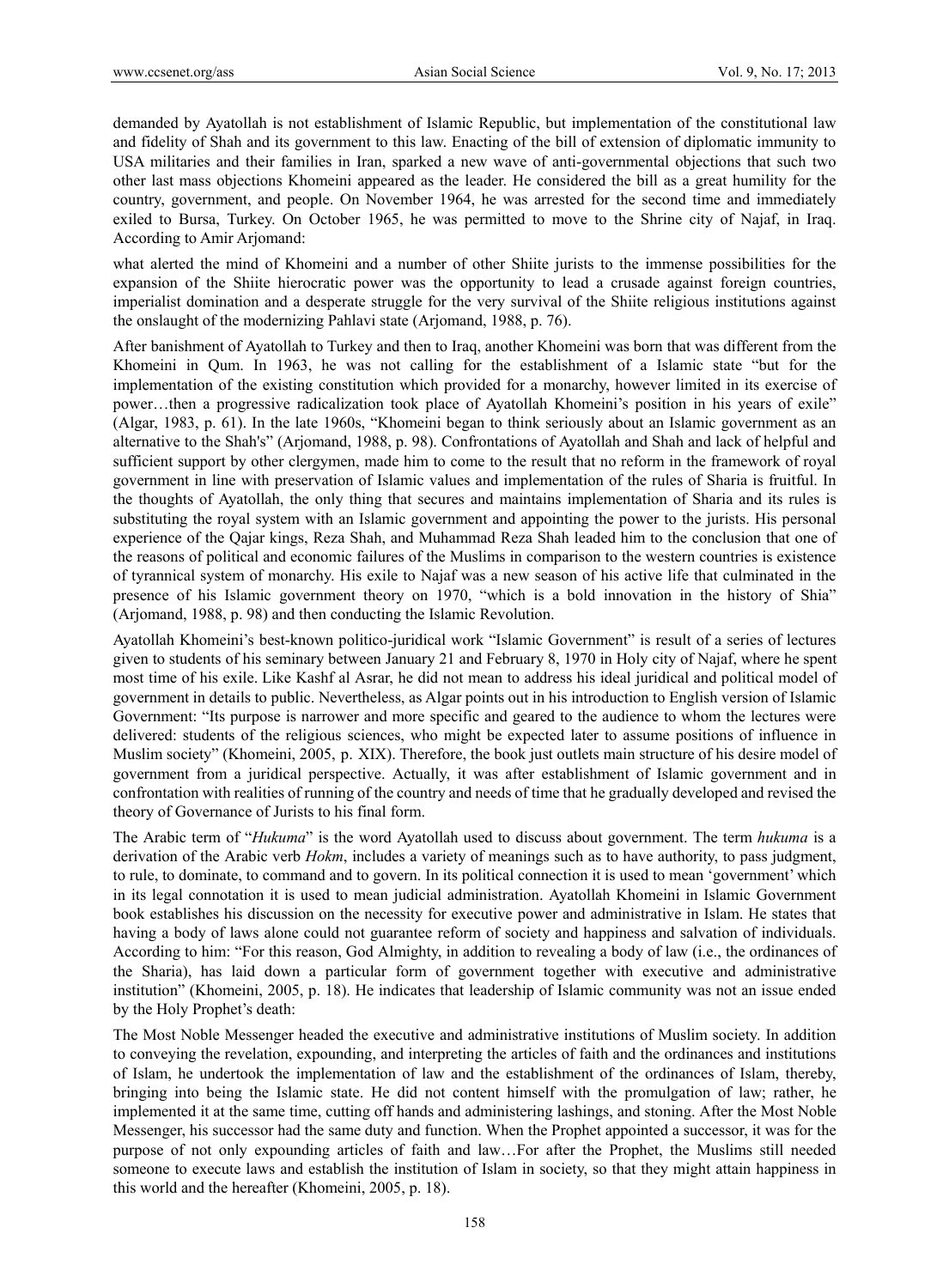The nature and character of Islamic law and the divine ordinances, Ayatollah believes, prove the necessity for establishment of an Islamic government. The laws such as religious taxes and budgets as well as ordinances pertaining to preservation of Islamic system and protecting territorial integrity of Islamic country, clearly indicate necessity of establishing an Islamic government.

As Bazaei indicates, Ayatollah Khomeini in Islamic Government book, in addition to necessity for executive power and administrative organization is also preoccupied with intrinsic illegitimacy of temporal government and deviation from Sharia. He believes that such a government could not open the path of justice and spiritual happiness (Bazaei, 1993, p. 53). Therefore, an Islamic government runs by jurists, as the most knowledgeable people, in Sharia is the best alternative for temporal Government and is guarantor of implementation of divine ordinances. He states that the deviation happened after death of Holy Prophet, resulting to put the administration of Islamic country in the hand of Omayyad and Abbasid and forming a governmental system, which was completely in contrary with the real model of Islam, was not pleasing to God. He states that both law and reason require taking action to abolish this non-Islamic or anti-Islamic character. Accordingly, he point outs:

The existence of a non-Islamic political order necessarily results in the non-implementation of the Islamic political order. Then, all non-Islamic systems of government are the systems of *kufr* since the ruler in each case is an instance of *taghut*, and it is our duty to remove from the life of Muslim society all traces of *kufr* and destroy them. Our duty is to create a favorable social environment for education of believing and virtuous individuals that is in a total contradiction with that the rule of *taghut* and illegitimate power…This corruption must be swept away, and its instigators should be punished for their deeds…A believing, pious, just individual cannot possibly exist in a socio-political environment of this nature, and still maintain his faith and righteous conduct (Khomeini, 2005, p. 23-24).

For Ayatollah, what makes establishment of Islamic government imperative is to assure the unity of Muslims, and liberating the Islamic territories from occupation and penetration by the western countries and their local agents. To do so, Muslims must overthrow the oppressive governments and establish an Islamic government of justice. He strongly believes that the establishment of such a government "will serve to preserve the disciplined unity of the Muslims; just as Fatimah al Zahra said in her address: "The Imamate exists for the sake of preserving order among the Muslims and replacing their disunity with unity" (Khomeini, 2005, p. 24).

# **4. The Form of Government**

The second major issue that Ayatollah Khomeini deals with in Islamic Government book is the form of his ideal kind of government and the type of the leadership. He uses a set of verses of Quran and traditions as well as historical evidences and rational reasons to justify governance of the jurists. He points out that after the death of the Holy Prophet despite disagreement on identity of the successor all the Muslims have had agreement in qualifications that such a person must possess:

Since Islamic government is a government of law, knowledge of the law is necessary for the ruler, as has been laid down in tradition…The ruler, however, must surpass all others in knowledge. The sole matters relevant to rule…are for some reasons: the knowledge ability of the ruler or caliph, i.e., his knowledge of the provisions and ordinances of Islam. Moreover his justice, i.e., his excellence in belief and morals (Khomeini, 2005, p. 31-32).

In addition, he counts two more qualification for such a ruler: possessing excellences in morals and beliefs and must be just and untainted by major sins. Thus, "If a worthy individual possessing these two qualities arises and establishes a government, he will possess the same authority as the Most Noble Messenger in the administration of society, and it will be the duty of all people to obey him" (Khomeini, 2005, p. 34).

In entire work, Ayatollah Khomeini always uses term of Islamic Government, which indicates that he is mainly concerned with nature and function of government. For Ayatollah, the form of government is not in the center of attention. Unless it is based on divine rules and operates according to and in the framework of the holy Sharia and under supervisory of a qualified jurist. In this governmental system, laws of Sharia are recognized as official law of the country and government should define his main objective and task implementing of the holy Sharia. Ayatollah's main emphasis is accepting the authority of Sharia in administration of the country. He believes that Islam recognizes legitimacy of only one government and that is government of God, and only one law is recognized and it is law of God. It is the only law that all should obey. Several years later, as the leader of Islamic Republic he emphasizes at this point again:

What we seek is authority of God, Government of God. We want the holy Quran govern in our country; we want Islamic laws govern over us. We could not accept any kinds of governments except government of God and will not accept any government that operate in contrary with Islamic laws…what we could accept is governing of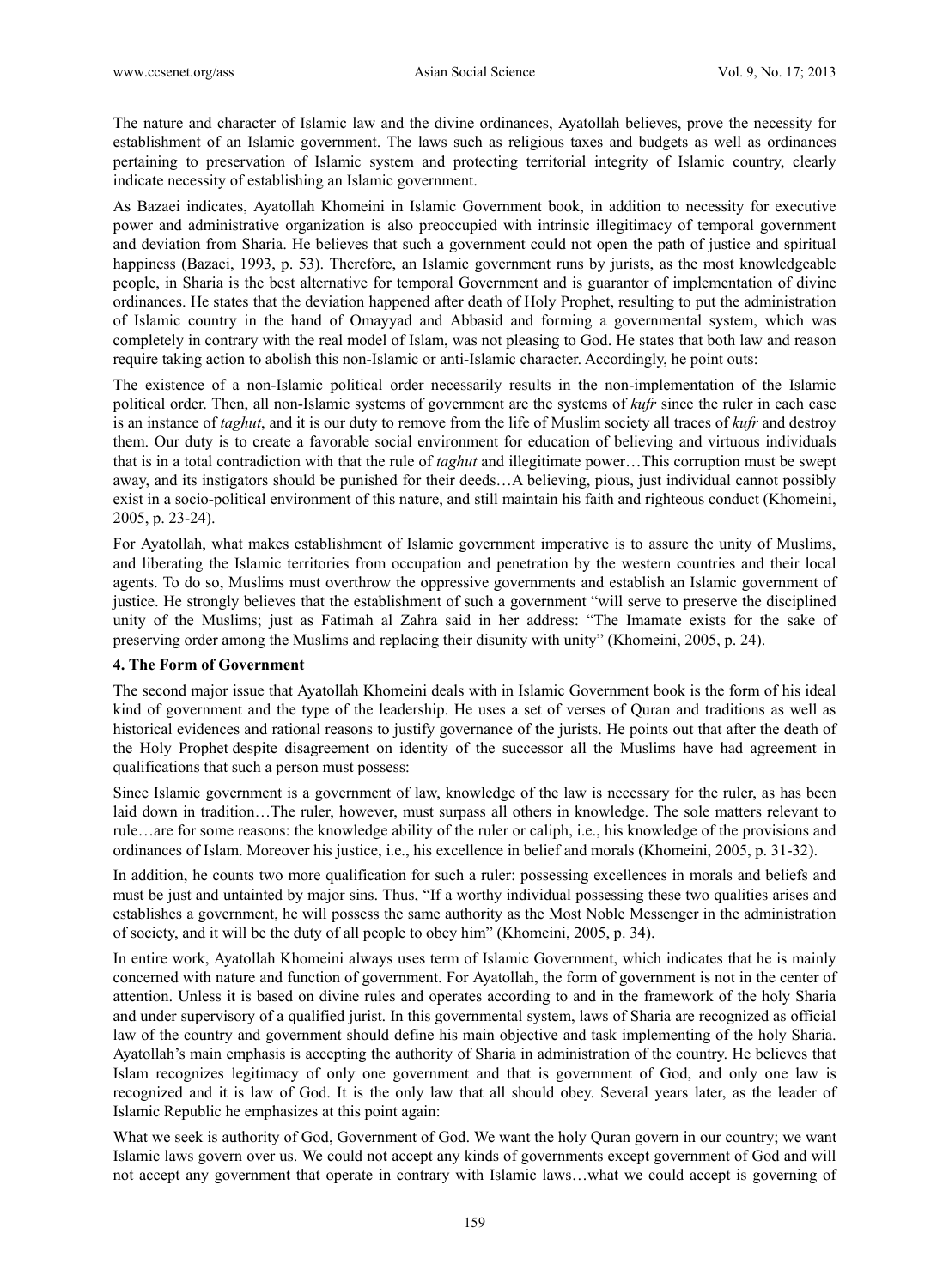Islamic teaching and laws…we want Islam; we seek implementation of Islamic rules (Khomeini, 2006, Vol. 8, p. 283).

In other occasion, he speculates, "our government is an Islamic government which implements rules of Sharia" (Khomeini, 2006, Vol.5, p. 474). He emphasizes that Islamic republic is not only a term that introduce the form of current regime of Iran; it demonstrates the kinds of the goals that government must follow. Therefore, as long as the ordinances and teachings of Islam are not implemented and the fundamental role of religion in planning and administrating of the country in the ground is not recognized, this government is not Islamic. It was only a few months before the victory of Islamic Revolution that he mentioned his ideal kind of Islamic government as Islamic Republic. At the time, it seemed it was a prevailing notion among Iranians that the form of future regime would be a republican. Ayatollah emphasized the public view and declared it as an "Islamic Republic." From the above sentence, it could be concluded that firstly, what is in the center of attention of Ayatollah Khomeini, is the nature, essence and characteristics of the government, not the form. If the rulers of this particular form of government are selected and have been shown their obligation to the implementation of Sharia and function of the government based on rules and goals of Islam, it satisfies Ayatollah's concerns (Rajaee, 1983, p. 58).

It is important to note that for Ayatollah almost all kinds of prevailing political system appear as unacceptable. He chides them because they concentrated all of their efforts to satisfy the temporal needs of people. But according to him the goals of Islam as a divine religion which has particular plan in administrating social and political affairs of the Islamic communities, is different from materialistic regimes. For Ayatollah Islam appeared as a religion that combines material and spiritual needs of people and the main reason for advent of Islam is spreading spiritualities and moralities as well as rectification of souls. He particularly showed his strong opposition with monarchy system. He speaks out that monarchy system inherently is an unacceptable system. In Islamic Government book for the first time, he vehemently attacked to the foundations of the legitimacy of monarchy system and stipulated that Islam proclaims monarchy and hereditary succession wrong and invalid.

## **5. The Main Characters of Islamic Government**

In "Islamic Government" book, he also dealt with the characters of his ideal form of government. According to him, Islamic government is not a correspondence to any of the existing form of government. An especial form of constitutional system, which is not based on the approval of laws in accordance with the public opinions and will of majority, is:

Islamic government is neither tyrannical, nor absolute, but constitutional. It is constitutional in the sense that the rulers are subject to a certain set of conditions in governing and administering the country, conditions that are set forth in Quran and the *Sharia* of the Most Noble Messenger. It is the law and ordinance of Islam comprising this set of conditions that must be observed and practiced. Islamic government may therefore be defined as the rule of divine law over men (Khomeini, 2005, p. 29).

Two main distinctions of Ayatollah Khomeini's Islamic government that he frequently emphasized are justice and governance of law. In different occasion, he describes Islamic government as government of justice and government of law. He emphasizes that establishment of justice is not only the main responsibility of the government and the main objective of Sharia but also the main criteria on desirability and legitimacy of government. By speaking about "government of law," Ayatollah meant the holy Sharia decrees and divine law:

The fundamental difference between Islamic government, and constitutional monarchies and republics is this: whereas the representatives of the people or the monarch in such regimes engage in legislation, in Islam the legislative power and competence to establish laws belongs exclusively to God Almighty. The Sacred Legislator of Islam is the sole legislative power. No one has the right to legislate and no law may be executed except the law of the Divine Legislator. (Khomeini, 2005, p. 29).

According to him, Islamic government is the one whose laws have roots in Sharia and is formed according to Islamic ideology. This view has roots in his notion about reality and mission of Islam. He shows Islamic teaching more than simply a series of devotional acts and beliefs. Islam has its own special social, economic and cultural governmental system, which enacted particular regulations to manage and administration of all private and social and public aspects of people lives and couldn't accepts any other form of regulation for managing the society. Therefore, for him, the main mission of Islam appeared as training of humans in both temporal and spiritual dimension of life. In Islamic Government book, he elaborately dealt with the unique role of divine decrees or Sharia on administration of Islamic society. In this regard, he says that Islamic government is a government of law and in this form of government God is absolute sovereign and lawmaker. The laws are His decrees and commands that have absolute authority over all individuals and the Islamic government: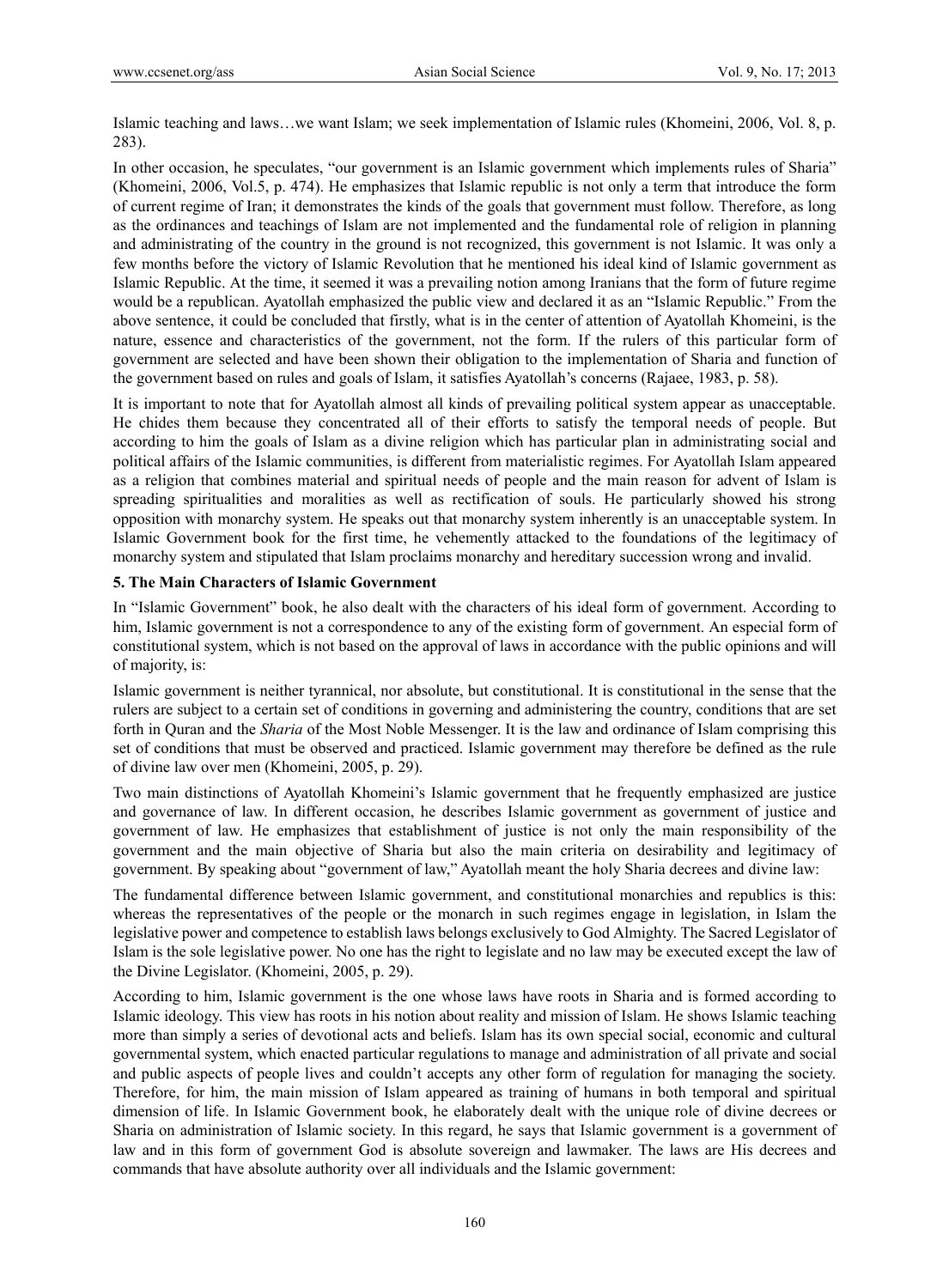In Islam, then, government has the sense of adherence to law; it is law alone that rules over society. Even the limited powers given to the Most Noble Messenger and those exercising rule after him have been conferred upon them by God. Whenever the Prophet expounded a certain matter or promulgated a certain injunction, he did so in obedience to divine law, a law that everyone without exception must obey and adhere. Divine law obtains for both the leader and the led; the sole law that is valid and imperative to apply is the law of God. Obedience to the Prophet also takes place in accordance with divine decree, for God says, "And obey the Messenger" (Qur'an, 4: 59). Obedience to those entrusted with authority is also based on divine decree, "And obey the holders of authority from among you" (Qur'an, 4: 59). Individual opinion, even if it were that of the Prophet himself, cannot intervene in matters of divine law; here, all are subject to the will of God (Khomeini, 2005, p. 29-30).

Shia jurists in debate about right of legislation in Islam are divided to two main groups: first are the ones who believe that the right of legislation is not recognized for the people or their representatives and only God has right to legislate via promulgating the holy Quran and Sharia. They state that Quran consists of all of the rules and regulations that human needs. Therefore, what is necessary after any change in a given era is not legislation; it is inferring new rules from the religious texts, which are exclusive right of jurists as the most knowledgeable people about the Sharia. The second group of jurists believes that the existence of religious rules and regulations does not obviate the necessity of legislation; because the goal of the customary and general rules are compiling necessary policies and planning for more efficient and reliable administration of the system, and is not contrary to religious rules. They officially recognize validity of customary rules, which supposed to be out of realm of religious affairs and could not be in contrary with ordinances of Islam. Ayatollah Khomeini shows loyalty to the thought of second group of jurists by emphasizing over the right of people and their representative to legislate in the realm of customary affairs. However, at the same time, he emphasizes over the necessity of compatibility of legislated laws with the rules of Islam.

Ayatollah Khomeini also in counting the distinctions of his ideal form of government frequently uses terms such as divine government, right government, trustworthy government, popular government, non-tyrannical government, constitutional government in the sense that rulers dimension of power is confined by the laws and government of Islam; which all apparently indicates main characters of his ideal form of government. In sum, it could be concluded that in Ayatollah's insight, ideal and legitimate form of government in an Islamic society is Islamic government. In this kind of political system, governmental establishments and policies are based on the divine decrees, traditions of holy prophet and Shiite Imams. This government is merely the instrument of implementation of divine orders because the sole lawmaker and real sovereign is God. This system due to mentioned distinctions is intrinsically different from other kinds of political systems. The system is based on and stems from the divine order and decrees. To him, Islamic government is the main instrument to ensure formation of just social system and real impediment of chaos, anarchy, as well as social, moral, and intellectual corruption (Khomeini, 2005, p. 19).

### **6. Conclusion**

The evaluation and contrast of Ayatollah Khomeini's governmental thought base of his two famous political books has revealed that in each stage he was preoccupied with different kind of questions. In Kashf al Asrar his main concern is "how should govern and what is the role of Sharia in administration of the country". Putting this question forward was the result of a historical experience by Shia clergymen that they never have had the ground to form a canonically legitimate government in entire history of Islam; and having a government even an unjust one is better than none at all. Therefore, in Kashf al Asrar, Ayatollah's recognition of monarchy system is a de facto one and just for the wellbeing of the country and people. Base of this reality, in line with majority of the Ulama, he does not oppose the monarchy system, but tries to convince his readers to necessitate the conformity of the regulations in the country with Sharia. Accepting the fundamental role of Sharia in the process of law making and necessity of spread of justice is in the line with his main concern that how should govern. Insisting over putting the parliament in the hand of clergymen is considered by him as a guarantee. Ayatollah's thought in Kashf al Asrar in some aspects is affected by Sheikh Ansari's school of thought that one of the main principles of it is denying the guardianship right for the jurists and just recognizing supervisory role for them as well as this believe that establishment of Islamic government in occultation era is not necessary. However, Ayatollah's thought is not in total conformity in details. In current book, Ayatollah Khomeini does not deny the right of jurists for governs and there are some evidences that confirm he was in favor of the jurists' political guardianship; but by adopting a type of political realism, he just concentrates over supervisory right and role of clergies. It could be said that in Kashf al Asrar, Ayatollah defines Islamic government as a government that protects and executes Sharia. At this definition, without having any judgment about essence and structure of the government and the way of power received to ruler, the only criterion of its legitimacy is obligation to execute the Sharia.